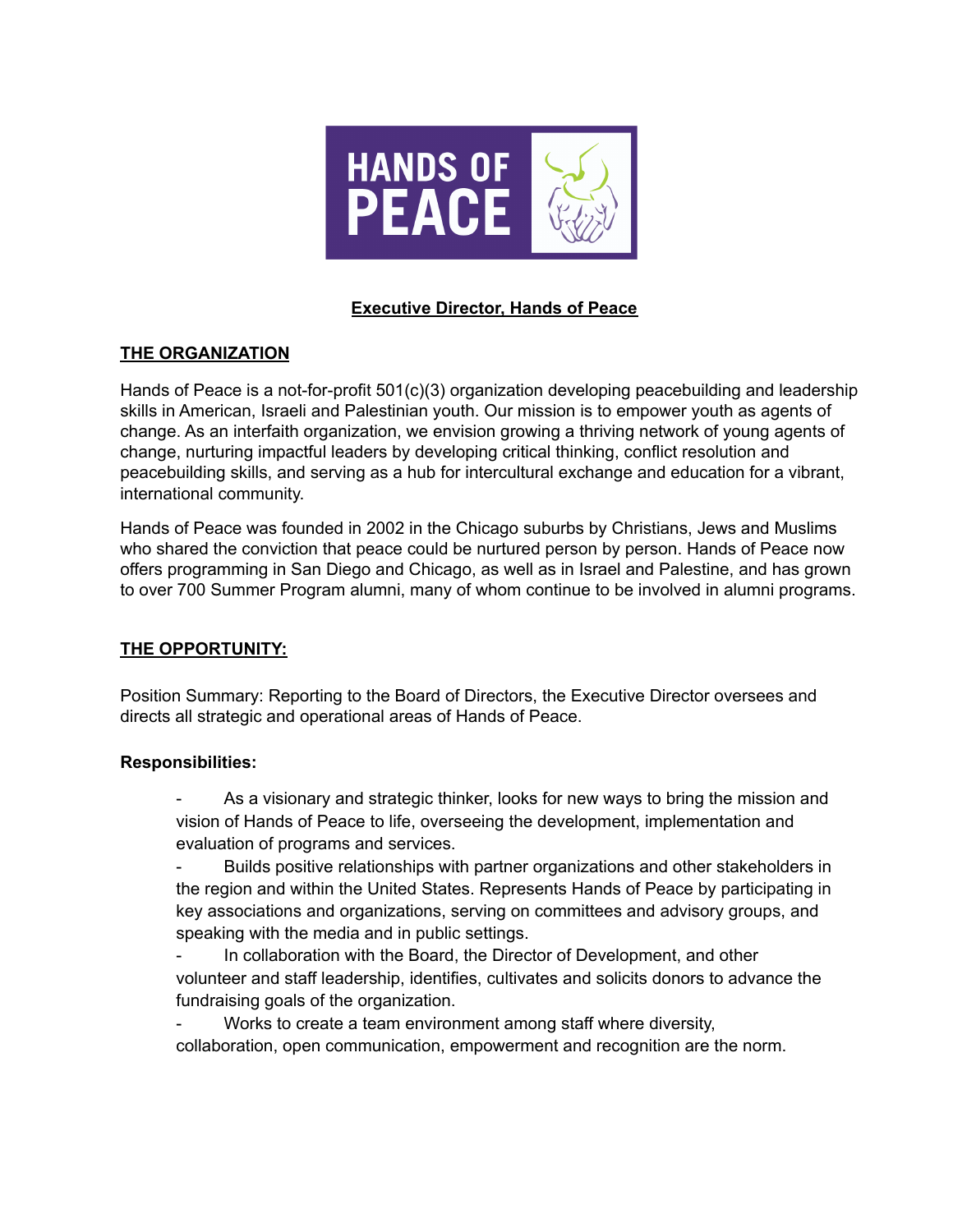Works closely with the Treasurer and the Board to develop realistic annual budgets. Maintains controls for allocating funds, monitoring expenses and income, and provides regular, timely internal financial statements.

Works to ensure information sharing and collaboration among the various stakeholders in the organization.

- Oversees the legal, insurance and compliance aspects of the organization, working with our outside non-profit legal resources. Keeps the board apprised of significant internal and external risks.

Works with Site Directors, Regional Managers and the Director of Facilitation to oversee Summer Programs and alumni programs and coordinate consistency across sites.

# **CANDIDATE PROFILE:**

### **Skills & Experience:**

Eight or more years of management experience preferred, showing increasing responsibility as a visionary leader with administrative and operational competencies in strategic planning, finance, administration, development and operations.

Demonstrates cross-cultural understanding and sensitivity to multiple narratives of the Palestinian/Israeli conflict. Able to adapt to an everchanging geopolitical landscape. Extensive travel and/or work experience within both Palestine and Israel is preferred.

Must be a "people person" who can build relationships and engender trust with all members of the Hands of Peace community -- in the U.S., Israel and Palestine.

Demonstrated experience cultivating and stewarding major individual and institutional donors, and the ability to lead and support Hands of Peace fundraising efforts.

- Sound financial management acumen and demonstrated knowledge of nonprofit accounting protocols, including the ability to monitor income and expenditures and ensure the organization maintains a strong financial foundation.

Superb internal and external communication skills, both verbal and written, and the interpersonal and relationship building skills to create a work culture that is creative, equitable and collaborative.

Bachelor's degree required; graduate work in business, non-profit management, international affairs, conflict resolution, Middle East Studies or related field preferred.

Experience working with an organization dedicated to advancing social justice and interfaith cooperation preferred.

Flexible scheduling and availability to accommodate team members in San Diego, Chicago and the Middle East.

**Hours:** Full time, with flexibility as needed

**Location:** Primarily the north suburban Chicago area, based in Glenview, Illinois

**Travel:** 10% (occasional travel to Israel/Palestine and to San Diego, California)

**Salary:** \$90,000-\$110,000, depending on qualifications